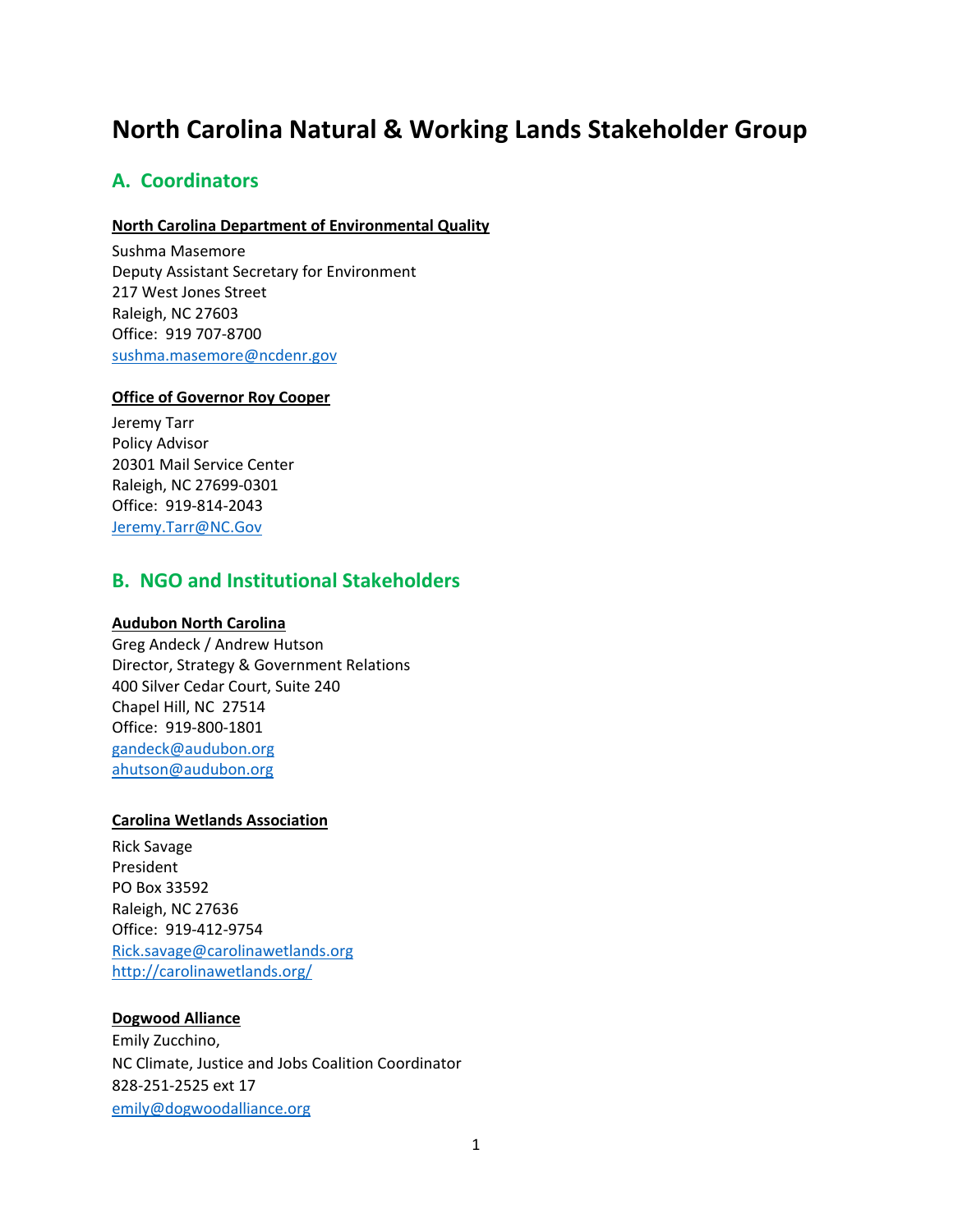#### **Duke University**

Lydia Olander Director, Nicholas Institute's Ecosystem Services Program Office: 919-613-8713 [lydia.olander@duke.edu](mailto:lydia.olander@duke.edu) <https://nicholasinstitute.duke.edu/about/people/lydia-olander>

## **Duke University**

Tatjana (Tanja) Vujic Director of Biogas Strategy Office of the Executive Vice President 919.358.0055 [tv2@duke.edu](mailto:tv2@duke.edu)

## **Environmental Defense Fund**

Will McDow Director of Habitat Markets 4000 Westchase Blvd, Ste 510 Raleigh, North Carolina 27607 Office: 919-414-5293 [wmcdow@edf.org](mailto:wmcdow@edf.org)

#### **NC Sentinel Landscapes Partnership**

Dr. Mary Lou Addor Coordinator and Assistant Professor at NCSU 919-515-8678 [mladdor@ncsu.edu](mailto:mladdor@ncsu.edu) <https://sentinellandscapes.wordpress.ncsu.edu/>

## **NC State University**

Mark Megalos, PhD\* Extension Professor- Forestry Resources Campus Box 8008 Raleigh, NC 27695 Office: 919-513-1202 [mamegalo@ncsu.edu](mailto:mamegalo@ncsu.edu)

#### **Nature Serve**

Rickie White Senior Ecologist and Research & Development Manager for Southeast Region 601-A Foster Street Durham, NC 27701 Office: 919-808-1752 Cell: 919-794-6145 [rickie\\_white@natureserve.org](mailto:rickie_white@natureserve.org)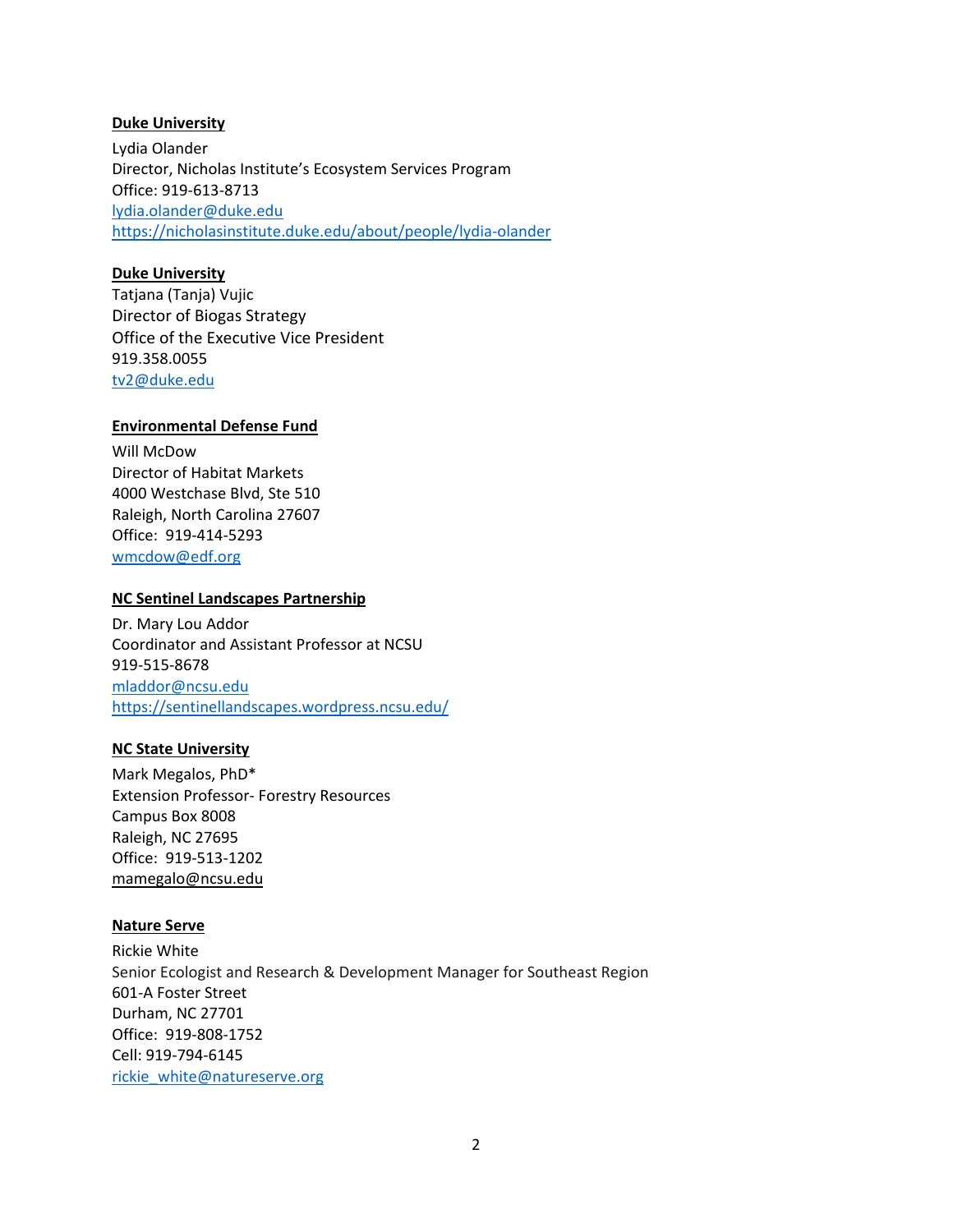#### **RTI International**

Kimberly Matthews Water Resources Management Division 3040 East Cornwallis Rd. RTP, NC 27709 [kmatthews@rti.org](mailto:kmatthews@rti.org) Office: 919-316-3366 Cell: 919-618-1421

#### **The Nature Conservancy**

Tiffany Hartung\* Climate and Energy Policy Manager, North Carolina 334 Blackwell Street, Suite 300 Durham, NC 27701 Office: 919-794-6569 Cell: 248-933-2451 [tiffany.hartung@tnc.org](mailto:tiffany.hartung@tnc.org)

## **C. Federal, State, and Local Government**

#### **US Department of Agriculture (USDA)**

Steve McNulty\* Director, Southeast Regional Climate Hub SERCH 920 Main Campus Drive, Suite 300 Raleigh, NC 27606 Office: 919-515-9489 [Smcnulty@fs.fed.uss](mailto:Smcnulty@fs.fed.uss) [https://www.Climatehubs.oce.usda.gov/hubs/southeast](https://www.climatehubs.oce.usda.gov/hubs/southeast) 

#### **USDA Natural Resources Conservation Service (NRCS)**

Timothy Beard or designee State Conservationist 4407 Bland Rd, Raleigh, NC 27609 Office: 919-873.2101 [tim.beard@nc.usda.gov](mailto:tim.beard@nc.usda.gov)

#### **US Fish and Wildlife Service**

Sara Ward Ecologist and Environmental Specialist Pocosins National Wildlife Refuge Columbia, NC 252-473-1132 x243 [sara\\_ward@fws.gov](mailto:sara_ward@fws.gov)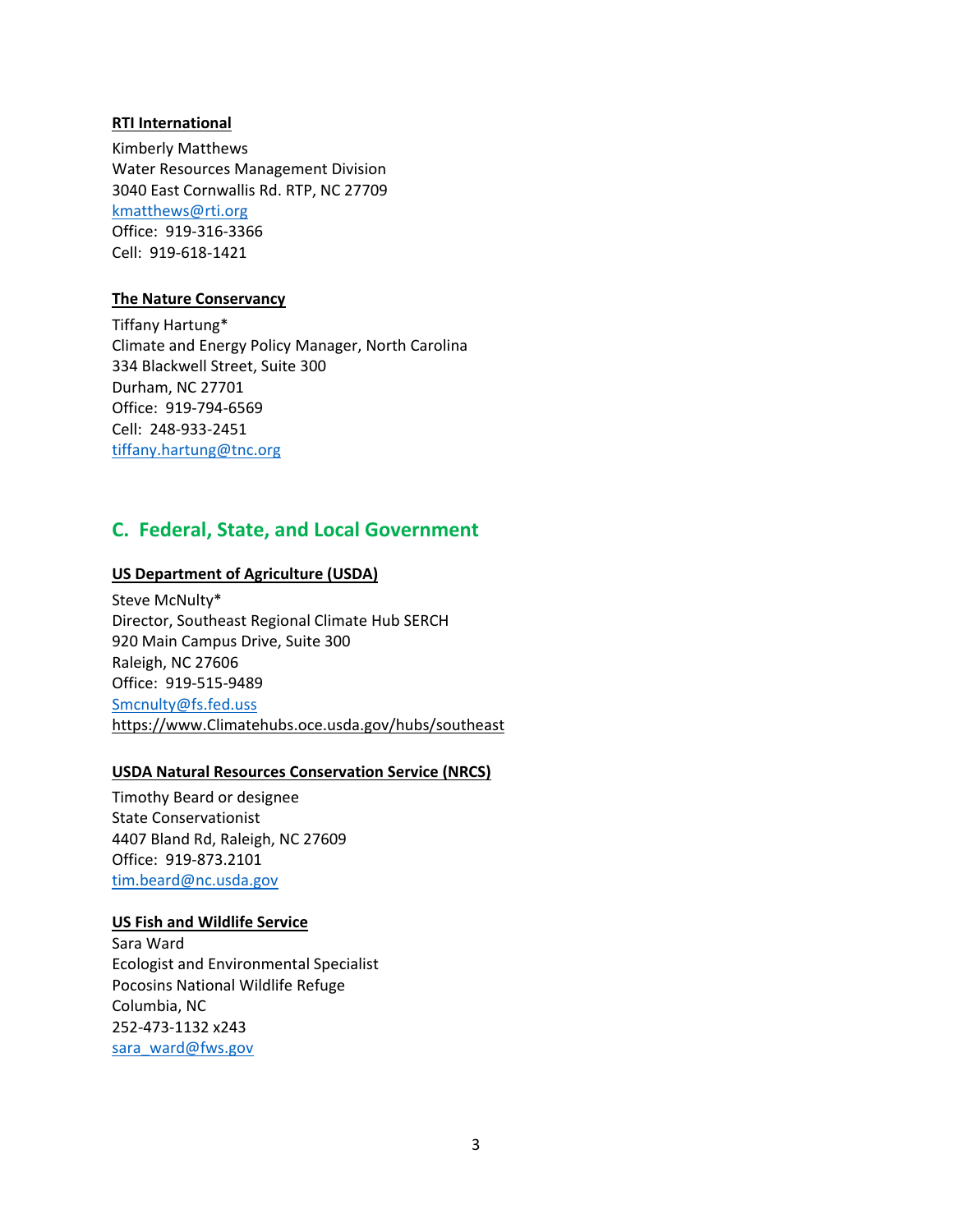#### **Albemarle-Pamlico National Estuary Partnership**

William L. Crowell, Jr., Ph.D., AICP Director 1601 Mail Service Center Raleigh, NC 27699-1601 (919) 707-8633 [Bill.Crowell@apnep.org](mailto:Bill.Crowell@apnep.org) 

#### **Albemarle-Pamlico National Estuary Partnership**

Stacey Feken Policy and Engagement Manager 1601 MSC Raleigh, NC 27699-1601 Office: 919-707-8657 [stacey.feken@apnep.org](mailto:stacey.feken@apnep.org)

#### **Department of Agriculture, Forestry Services**

Barry New Forest Management & Development Office: 919-857-4843 [barry.new@ncagr.gov](mailto:barry.new@ncagr.gov)

#### **DEQ, Division of Air Quality**

Paula Hemmer\* Senior Engineer, Division of Air Quality 217 West Jones Street Raleigh, NC 27603 Office: 919 707-8708 [paula.hemmer@ncdenr.gov](mailto:paula.hemmer@ncdenr.gov)

## **DEQ, Division of Coastal Management**

Rebecca Ellin Program Manager, NC Coastal Reserve & National Estuarine Research Reserve 101 Pivers Island Road Beaufort, NC 28516 Office: 252-838-0880 Alternate: 910-665-9757 [Rebecca.Ellin@ncdenr.gov](mailto:Rebecca.Ellin@ncdenr.gov) 

#### **DEQ, Division or Energy, Mining and Land Resources**

Toby Vinson or designee Interim Director 919-707-9201 [toby.vinson@ncdenr.gov](mailto:toby.vinson@ncdenr.gov)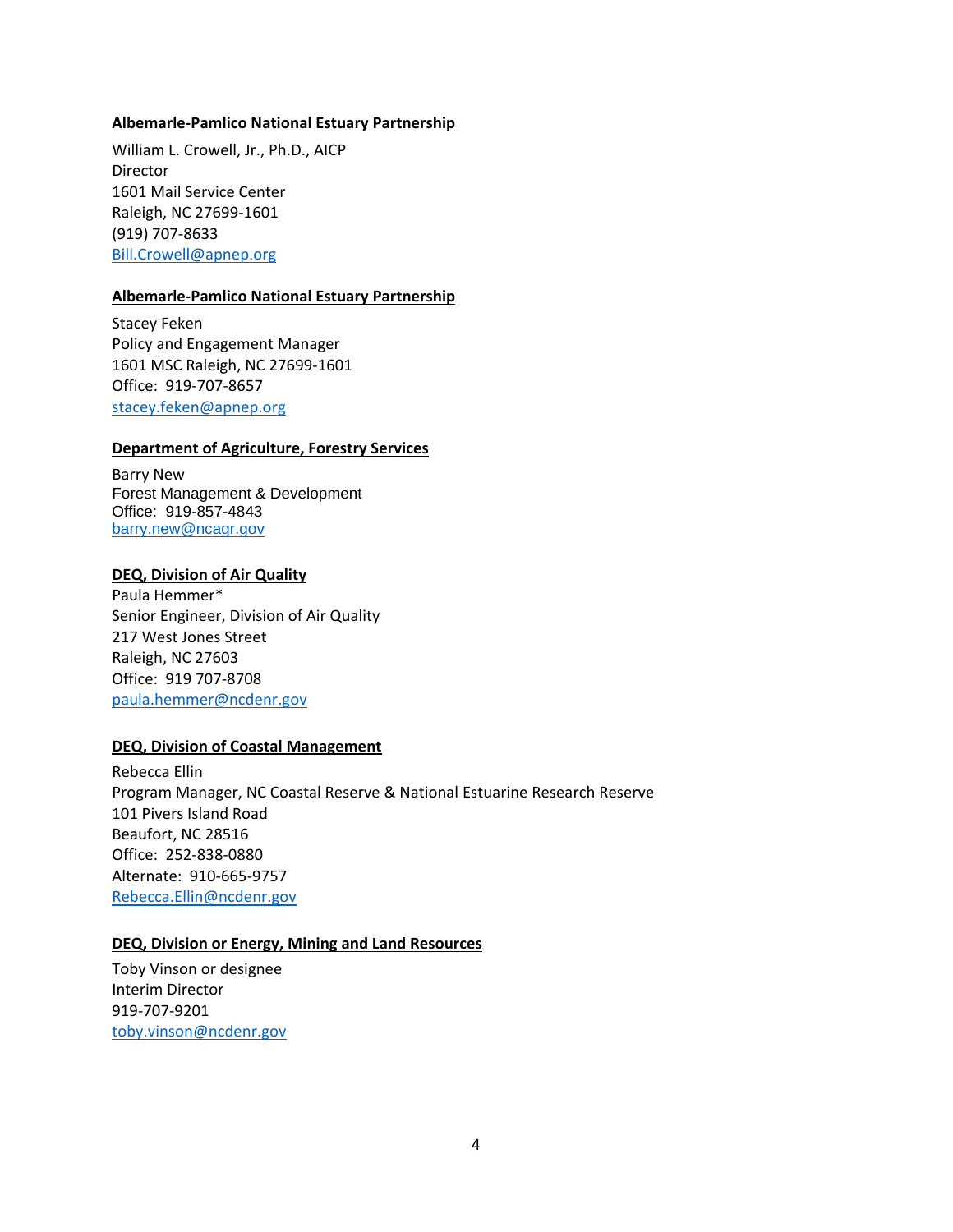#### **DEQ, Division of Marine Fisheries**

Jacob Boyd Section Chief, Habitat and Enhancement Office: 252-808-8046 [jacob.boyd@ncdenr.gov](mailto:jacob.boyd@ncdenr.gov)

#### **DEQ, Division of Mitigation Services**

Tim Baumgartner or designee **Director** Office: 919-707-8543 Cell: 919-218-2557 [tim.baumgartner@ncdenr.gov](mailto:tim.baumgartner@ncdenr.gov)

#### **Department of Natural and Cultural Resources**

Misty Buchanan\* Deputy Director for Natural Heritage Division of Land and Water Stewardship 121 W. Jones St, MSC 1651 Raleigh, NC 27699-1651 Office 919-707-8107 [misty.buchanan@ncdcr.gov](mailto:misty.buchanan@ncdcr.gov)

#### **Department of Natural and Cultural Resources**

Scott Pohlman\* Property Manager – Registries and Dedications for Natural Heritage Division of Land and Water Stewardship 121 W. Jones St, MSC 1651 Raleigh, NC 27699-1651 Office 919-707-8635 [scott.pohlman@ncdcr.gov](mailto:scott.pohlman@ncdcr.gov)

#### **Wildlife Resources Commission**

Jessie Birckhead, *AWB® \** Land Acquisition and Grants Manager, Land and Water Access Section 1751 Varsity Drive Raleigh, NC 27606 Office: 919-707-0066 Cell: 919-219-0716 [jessie.birckhead@ncwildlife.org](mailto:jessie.birckhead@ncwildlife.org) [www.ncwildlife.org](http://www.ncwildlife.org/)

#### **City of Raleigh**

Megan M. Anderson Sustainability Manager Avery C Upchurch Municipal Complex 222 W. Hargett St. Raleigh, NC Office: 919-996-4658 [Megan.Anderson@raleighnc.gov](mailto:Megan.Anderson@raleighnc.gov)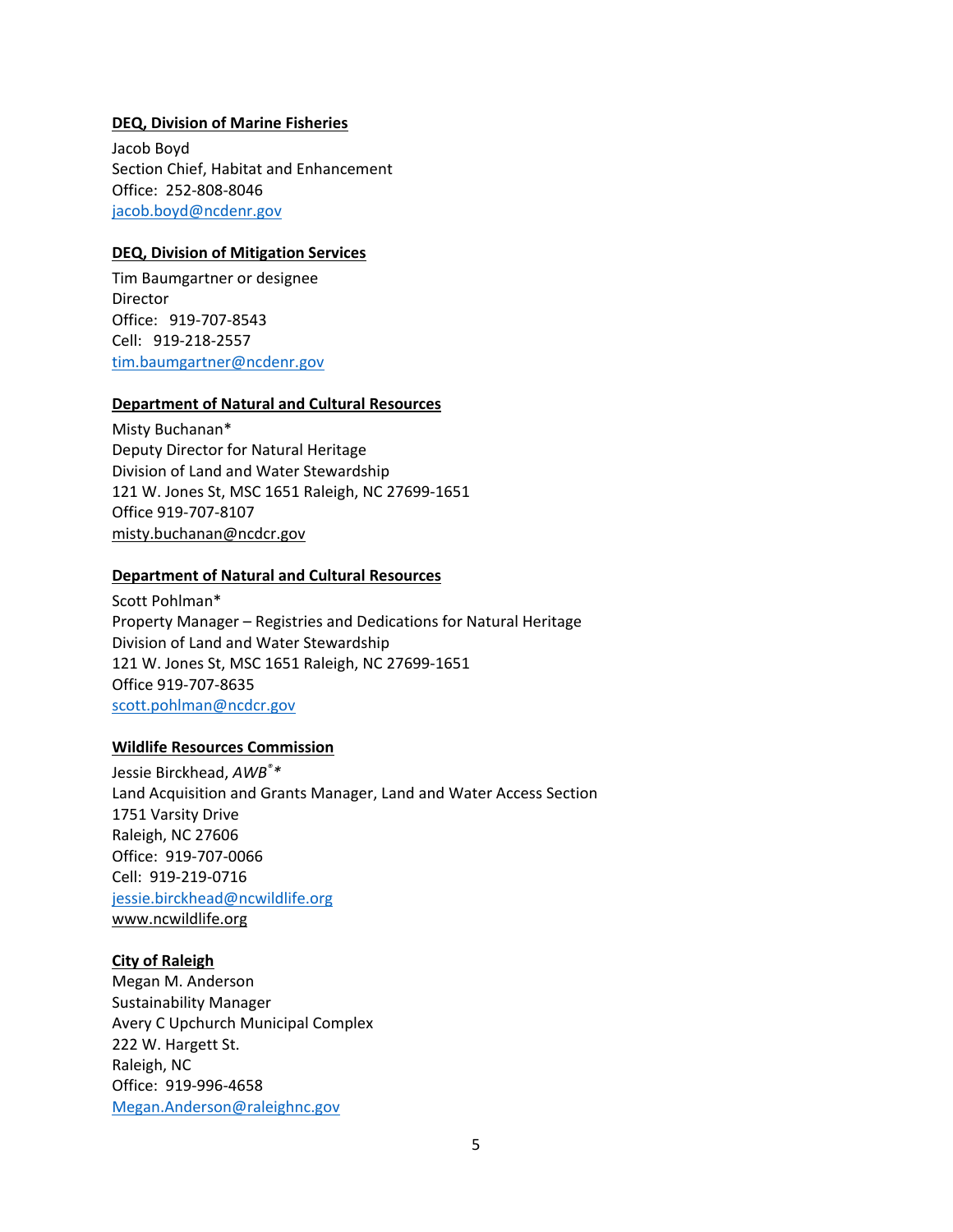## **Town of Nags Head (invited)**

Holly White Principal Planner Office: 252-449-6041 [holly.white@nagsheadnc.gov](mailto:holly.white@nagsheadnc.gov)

# **D. Advisors**

## **World Resources Institute**

James S. Mulligan Associate II, Food, Forests, and Water Program Mobile: +1 617-686-7821 [jmulligan@wri.org](mailto:jmulligan@wri.org) | Skype: [james.mulligan@wri.org](mailto:james.mulligan@wri.org) WRI.org

## **The Nature Conservancy**

Joe Fargione, PhD Science Director 1101 West River Parkway, Suite 200, Minneapolis, MN 55415 612-331-0745 (office) 612-462-6990 (cell) jfargione@tnc.org

## **USCA Learning Lab Facilitator for North Carolina**

David Cleaves Consulting Economist, Retired Senior Executive at U.S. Forest Service 12600 Falconbridge Drive North Potomac, MD 20878 (301) 525-2332 (mobile) [davidacleaves@gmail.com](mailto:davidacleaves@gmail.com)

\* Learning Lab Participants